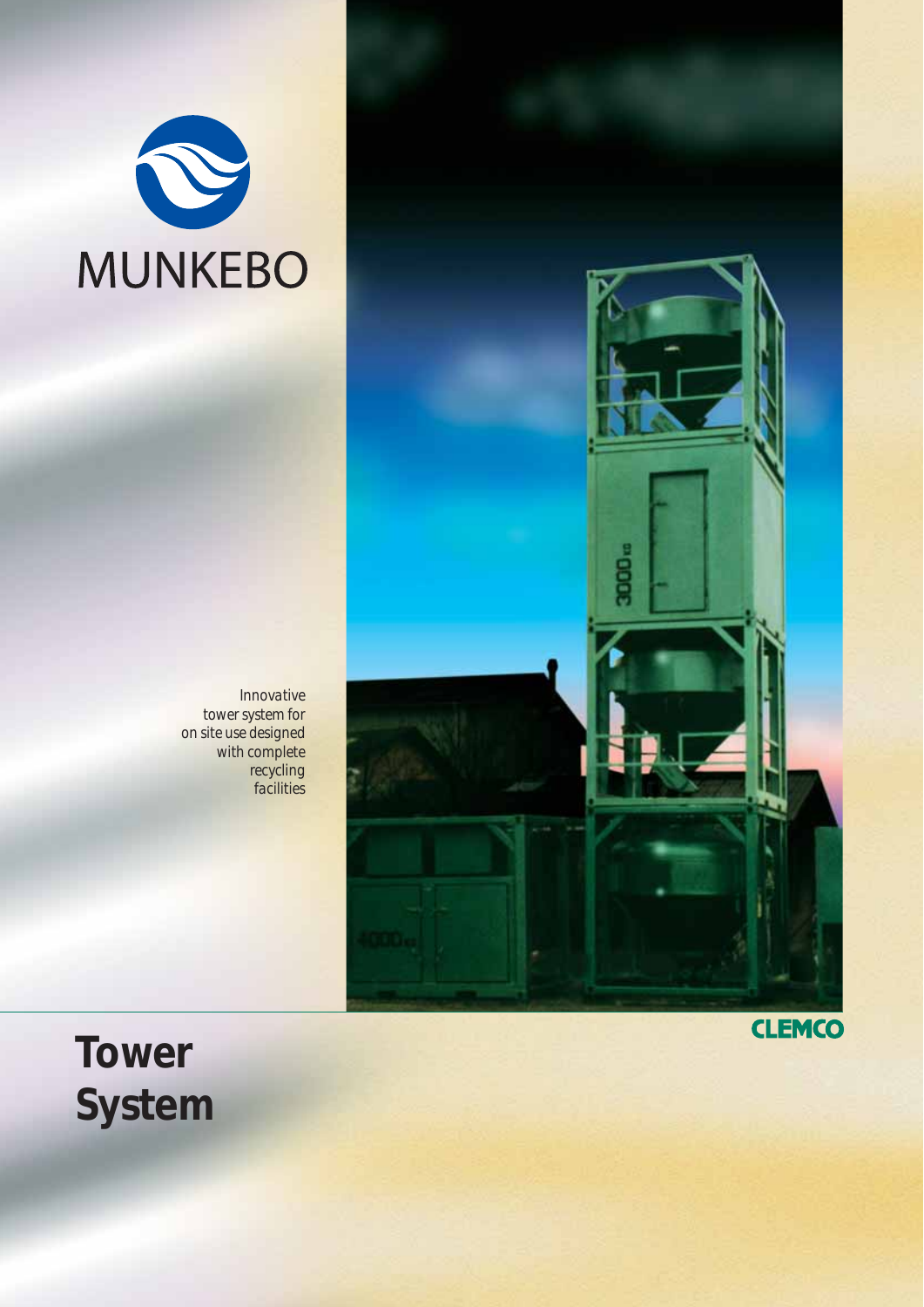# **The Munkebo Tower System**

The ever increasing disposal costs for expendable blasting media favour more than ever the use of reusable blasting media.

With Munkebo's innovative tower system you bring your complete recovery and recycling system to the job-site.

#### **Proven technology**

The tower system consists of one suction unit, one abrasive cleaning unit and two vacuum/storage silos. All modules have been Munkebo standard products for several decades.

To complete the system, a large volume blast machine is required, but is not normally supplied by Munkebo.

#### **Easy handling**

Each module is built into a 10' container frame in sturdy steel construction, fitted with standard container corner castings and forklift pockets for easy handling and transportation

#### **Technical concept**

The modules are arranged as shown on the illustration, with the vacuum silo on the top, followed by the abrasive cleaning unit, the storage hopper and the blast machine on the bottom.

The suction unit is normally located near to the tower.

The suction unit provides vacuum to the upper silo and abrasive media can be retrieved as in a standard vacuum system.

When the abrasive media reach its upper level in the vacuum silo, the vacuum is automatically released from the silo. This is done by directing the airflow through the abrasive cleaning unit, instead of the vacuum silo.

Silo discharge through the abrasive cleaning unit is done semi-automatically.

The airflow from the suction unit is used for the air-wash system in the abrasive cleaning unit.

When the abrasive media has been discharged from the vacuum silo, through the abrasive cleaning unit into the storage hopper, the system is ready for retrieval of abrasive media again.

*Suction unit*

*Air-wash system*

*Storage hopper*

Before the abrasive cleaning sequence can take place, the storage hopper must be discharged into the blast machine.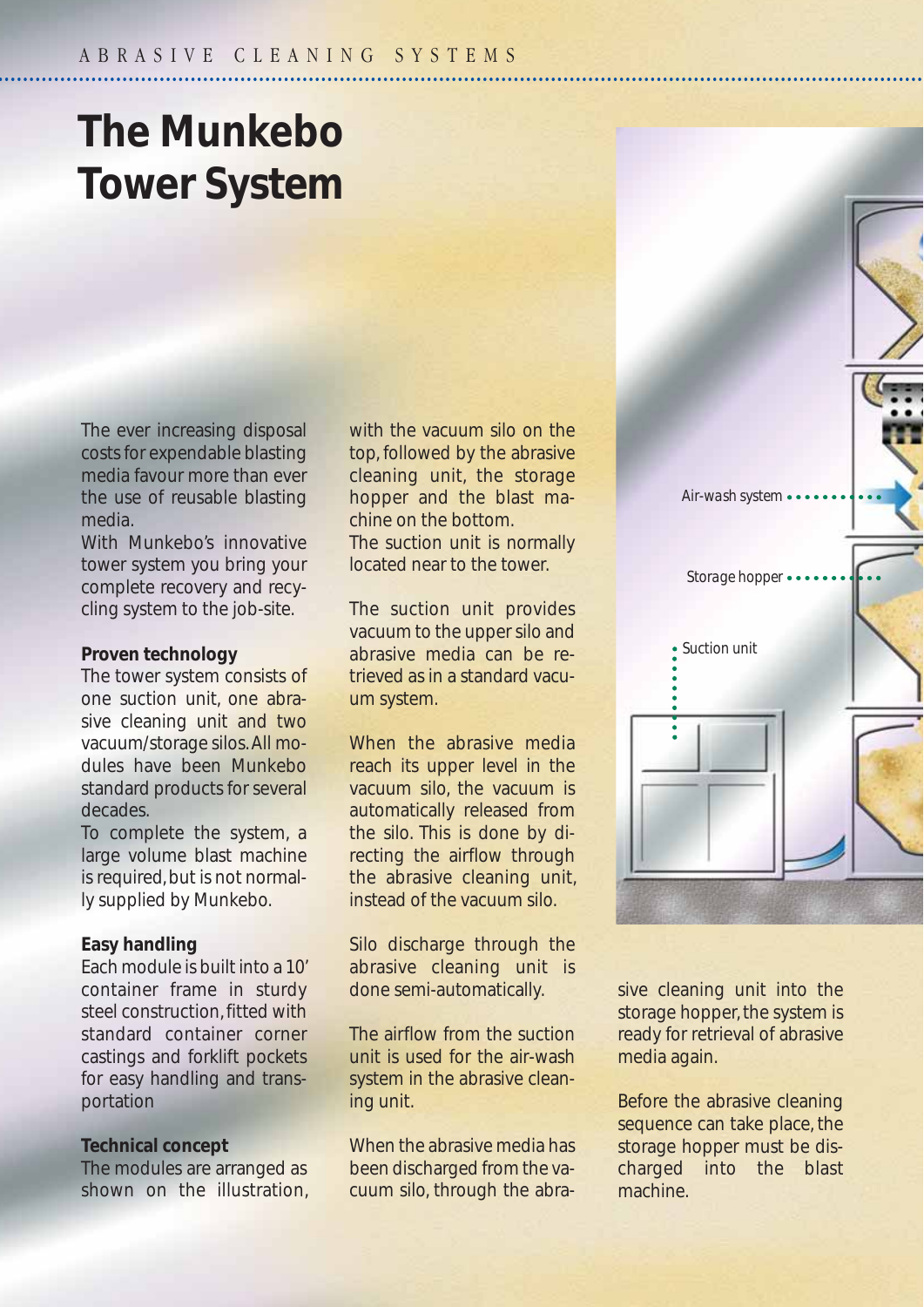

**Proven feasibility**

The Munkebo tower system has proven to be an economical solution, particularly for tank coating work. Numerous contractors have changed to reusable blasting media and have experienced large cost savings, using the Munkebo tower system.

> *Not only larger debris but also fines and dust must be separated to guarantee clean and reusable abrasive media*